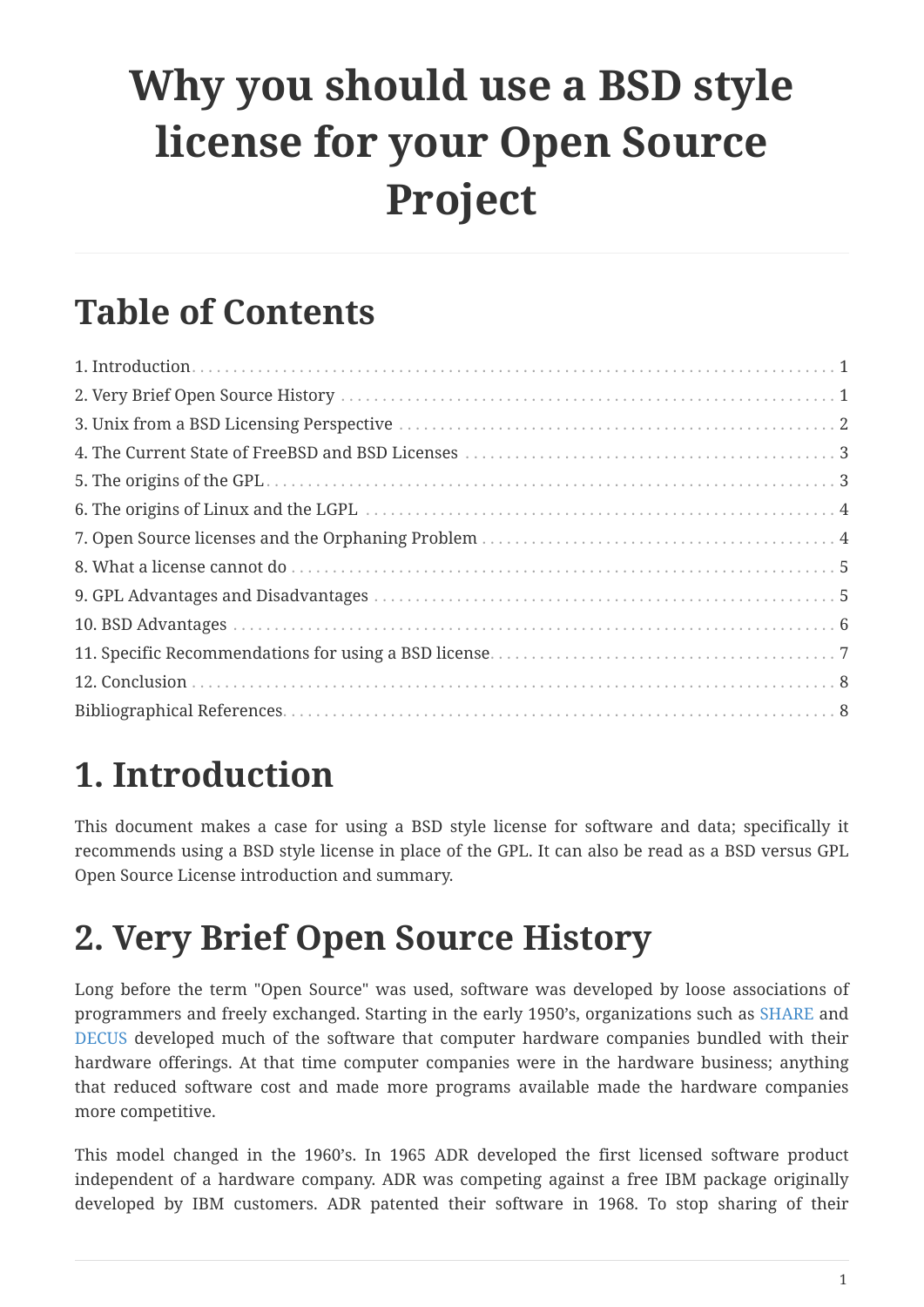program, they provided it under an equipment lease in which payment was spread over the lifetime of the product. ADR thus retained ownership and could control resale and reuse.

In 1969 the US Department of Justice charged IBM with destroying businesses by bundling free software with IBM hardware. As a result of this suit, IBM unbundled its software; that is, software became independent products separate from hardware.

In 1968 Informatics introduced the first commercial killer-app and rapidly established the concept of the software product, the software company, and very high rates of return. Informatics developed the perpetual license which is now standard throughout the computer industry, wherein ownership is never transferred to the customer.

## <span id="page-1-0"></span>**3. Unix from a BSD Licensing Perspective**

AT&T, who owned the original Unix implementation, was a publicly regulated monopoly tied up in anti-trust court; it was legally unable to sell a product into the software market. It was, however, able to provide it to academic institutions for the price of media.

Universities rapidly adopted Unix after an OS conference publicized its availability. It was extremely helpful that Unix ran on the PDP-11, a very affordable 16-bit computer, and was coded in a high-level language that was demonstrably good for systems programming. The DEC PDP-11 had, in effect, an open hardware interface designed to make it easy for customers to write their own OS, which was common. As DEC founder Ken Olsen famously proclaimed, "software comes from heaven when you have good hardware".

Unix author Ken Thompson returned to his alma mater, University of California Berkeley (UCB), in 1975 and taught the kernel line-by-line. This ultimately resulted in an evolving system known as BSD (Berkeley Standard Distribution). UCB converted Unix to 32-bits, added virtual memory, and implemented the version of the TCP/IP stack upon which the Internet was essentially built. UCB made BSD available for the cost of media, under what became known as "the BSD license". A customer purchased Unix from AT&T and then ordered a BSD tape from UCB.

In the mid-1980s a government anti-trust case against AT&T ended with the break-up of AT&T. AT&T still owned Unix and was now able to sell it. AT&T embarked on an aggressive licensing effort and most commercial Unixes of the day became AT&T-derived.

In the early 1990's AT&T sued UCB over license violations related to BSD. UCB discovered that AT&T had incorporated, without acknowledgment or payment, many improvements due to BSD into AT&T's products, and a lengthy court case, primarily between AT&T and UCB, ensued. During this period some UCB programmers embarked on a project to rewrite any AT&T code associated with BSD. This project resulted in a system called BSD 4.4-lite (lite because it was not a complete system; it lacked 6 key AT&T files).

A lengthy series of articles published slightly later in Dr. Dobbs magazine described a BSD-derived 386 PC version of Unix, with BSD-licensed replacement files for the 6 missing 4.4 lite files. This system, named 386BSD, was due to ex-UCB programmer William Jolitz. It became the original basis of all the PC BSDs in use today.

In the mid 1990s, Novell purchased AT&T's Unix rights and a (then secret) agreement was reached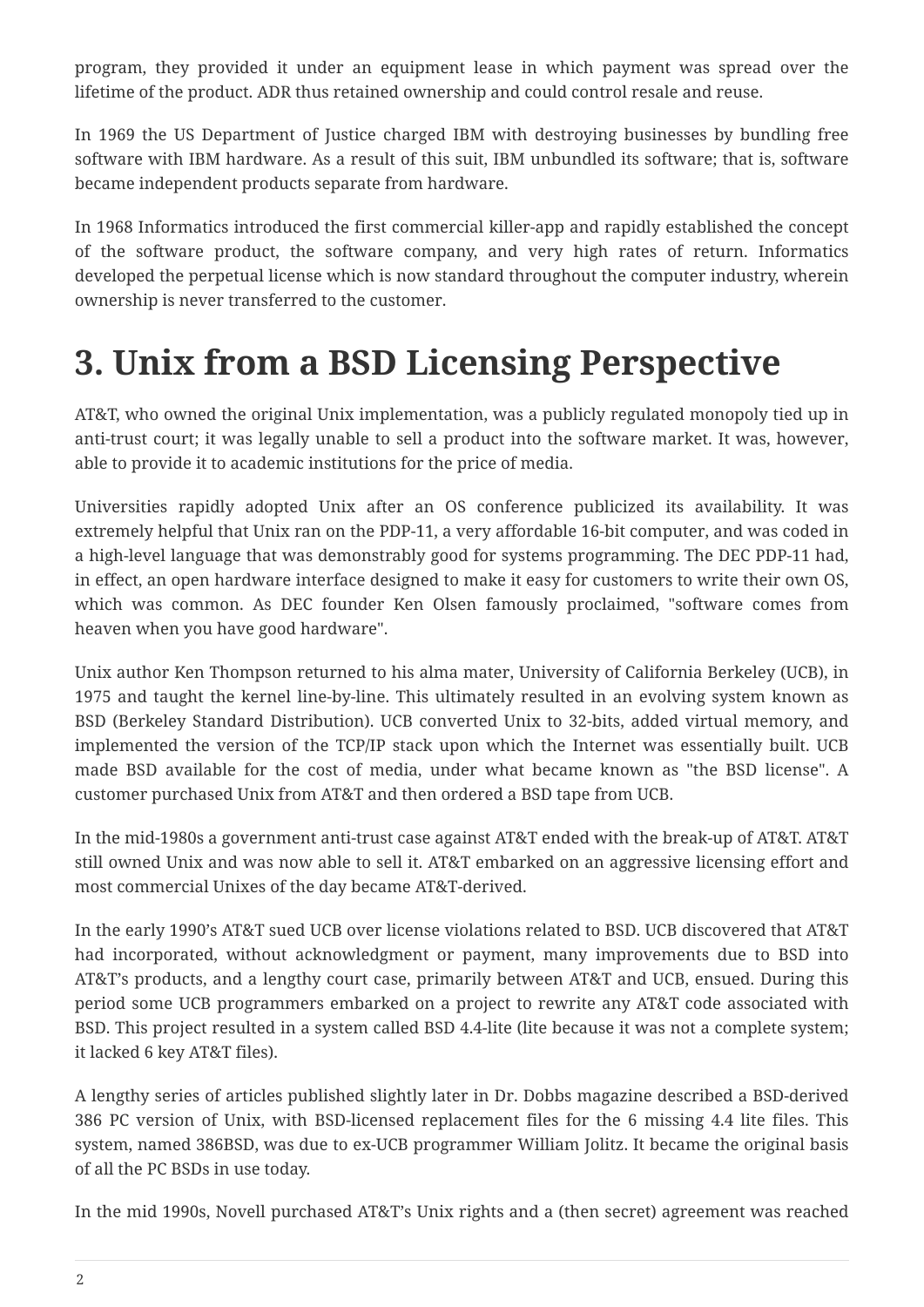# <span id="page-2-0"></span>**4. The Current State of FreeBSD and BSD Licenses**

The so-called [new BSD license](http://www.opensource.org/licenses/bsd-license.php) applied to FreeBSD within the last few years is effectively a statement that you can do anything with the program or its source, but you do not have any warranty and none of the authors has any liability (basically, you cannot sue anybody). This new BSD license is intended to encourage product commercialization. Any BSD code can be sold or included in proprietary products without any restrictions on the availability of your code or your future behavior.

Do not confuse the new BSD license with "public domain". While an item in the public domain is also free for all to use, it has no owner.

## <span id="page-2-1"></span>**5. The origins of the GPL**

While the future of Unix had been so muddled in the late 1980s and early 1990s, the GPL, another development with important licensing considerations, reached fruition.

Richard Stallman, the developer of Emacs, was a member of the staff at MIT when his lab switched from home-grown to proprietary systems. Stallman became upset when he found that he could not legally add minor improvements to the system. (Many of Stallman's co-workers had left to form two companies based on software developed at MIT and licensed by MIT; there appears to have been disagreement over access to the source code for this software). Stallman devised an alternative to the commercial software license and called it the GPL, or "GNU Public License". He also started a non-profit foundation, the [Free Software Foundation](http://www.fsf.org) (FSF), which intended to develop an entire operating system, including all associated software, that would not be subject to proprietary licensing. This system was called GNU, for "GNU is Not Unix".

The GPL was designed to be the antithesis of the standard proprietary license. To this end, any modifications that were made to a GPL program were required to be given back to the GPL community (by requiring that the source of the program be available to the user) and any program that used or linked to GPL code was required to be under the GPL. The GPL was intended to keep software from becoming proprietary. As the last paragraph of the GPL states:

"This General Public License does not permit incorporating your program into proprietary programs."[\[1\]](#page-7-2)

The [GPL](http://www.opensource.org/licenses/gpl-license.php) is a complex license so here are some rules of thumb when using the GPL:

- you can charge as much as you want for distributing, supporting, or documenting the software, but you cannot sell the software itself.
- the rule-of-thumb states that if GPL source is required for a program to compile, the program must be under the GPL. Linking statically to a GPL library requires a program to be under the GPL.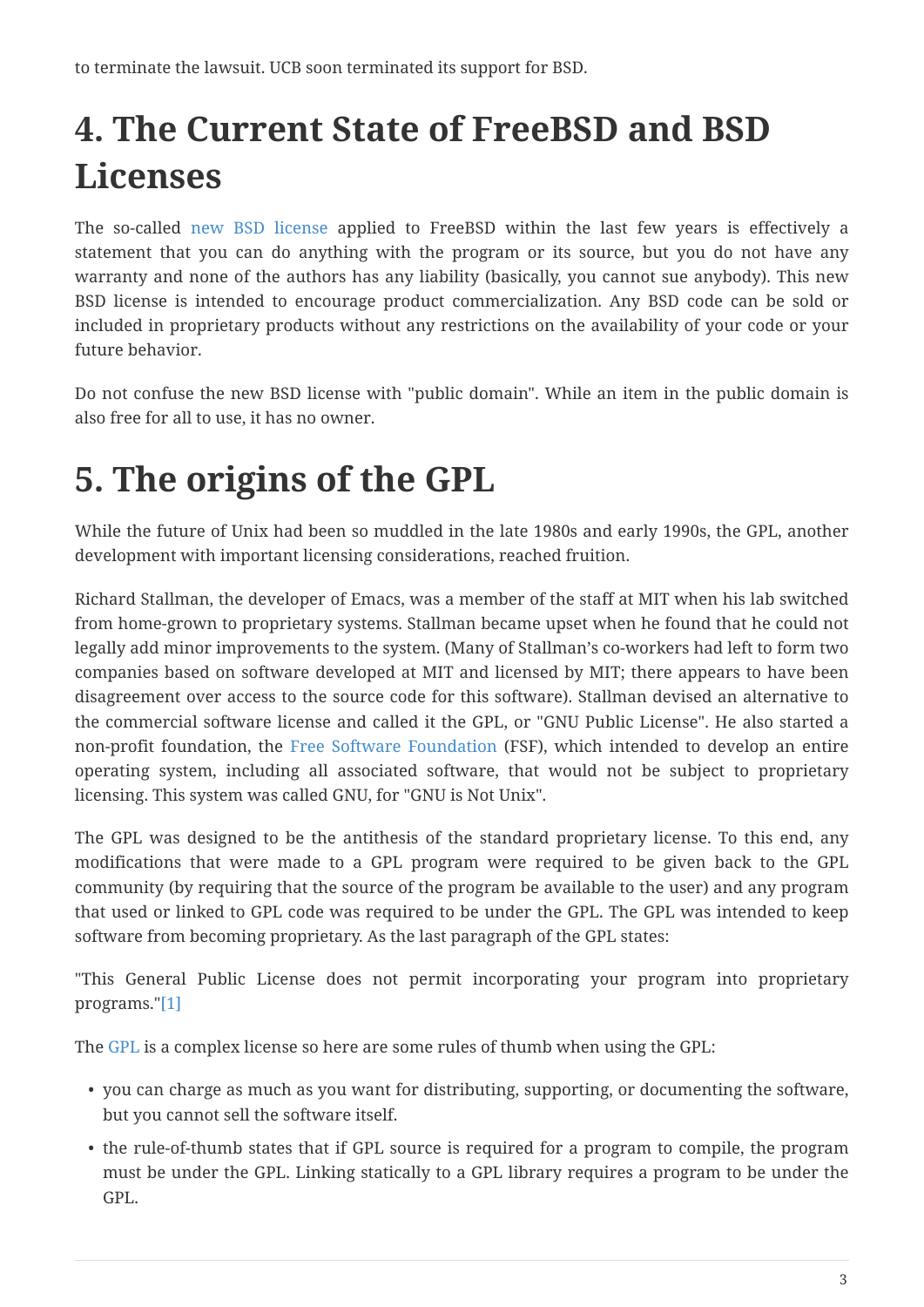- the GPL requires that any patents associated with GPLed software must be licensed for everyone's free use.
- simply aggregating software together, as when multiple programs are put on one disk, does not count as including GPLed programs in non-GPLed programs.
- output of a program does not count as a derivative work. This enables the gcc compiler to be used in commercial environments without legal problems.
- since the Linux kernel is under the GPL, any code statically linked with the Linux kernel must be GPLed. This requirement can be circumvented by dynamically linking loadable kernel modules. This permits companies to distribute binary drivers, but often has the disadvantage that they will only work for particular versions of the Linux kernel.

Due in part to its complexity, in many parts of the world today the legalities of the GPL are being ignored in regard to Linux and related software. The long-term ramifications of this are unclear.

#### <span id="page-3-0"></span>**6. The origins of Linux and the LGPL**

While the commercial Unix wars raged, the Linux kernel was developed as a PC Unix clone. Linus Torvalds credits the existence of the GNU C compiler and the associated GNU tools for the existence of Linux. He put the Linux kernel under the GPL.

Remember that the GPL requires anything that statically links to any code under the GPL also be placed under the GPL. The source for this code must thus be made available to the user of the program. Dynamic linking, however, is not considered a violation of the GPL. Pressure to put proprietary applications on Linux became overwhelming. Such applications often must link with system libraries. This resulted in a modified version of the GPL called the [LGPL](http://www.opensource.org/licenses/lgpl-license.php) ("Library", since renamed to "Lesser", GPL). The LGPL allows proprietary code to be linked to the GNU C library, glibc. You do not have to release the source code which has been dynamically linked to an LGPLed library.

If you statically link an application with glibc, such as is often required in embedded systems, you cannot keep your application proprietary, that is, the source must be released. Both the GPL and LGPL require any modifications to the code directly under the license to be released.

## <span id="page-3-1"></span>**7. Open Source licenses and the Orphaning Problem**

One of the serious problems associated with proprietary software is known as "orphaning". This occurs when a single business failure or change in a product strategy causes a huge pyramid of dependent systems and companies to fail for reasons beyond their control. Decades of experience have shown that the momentary size or success of a software supplier is no guarantee that their software will remain available, as current market conditions and strategies can change rapidly.

The GPL attempts to prevent orphaning by severing the link to proprietary intellectual property.

A BSD license gives a small company the equivalent of software-in-escrow without any legal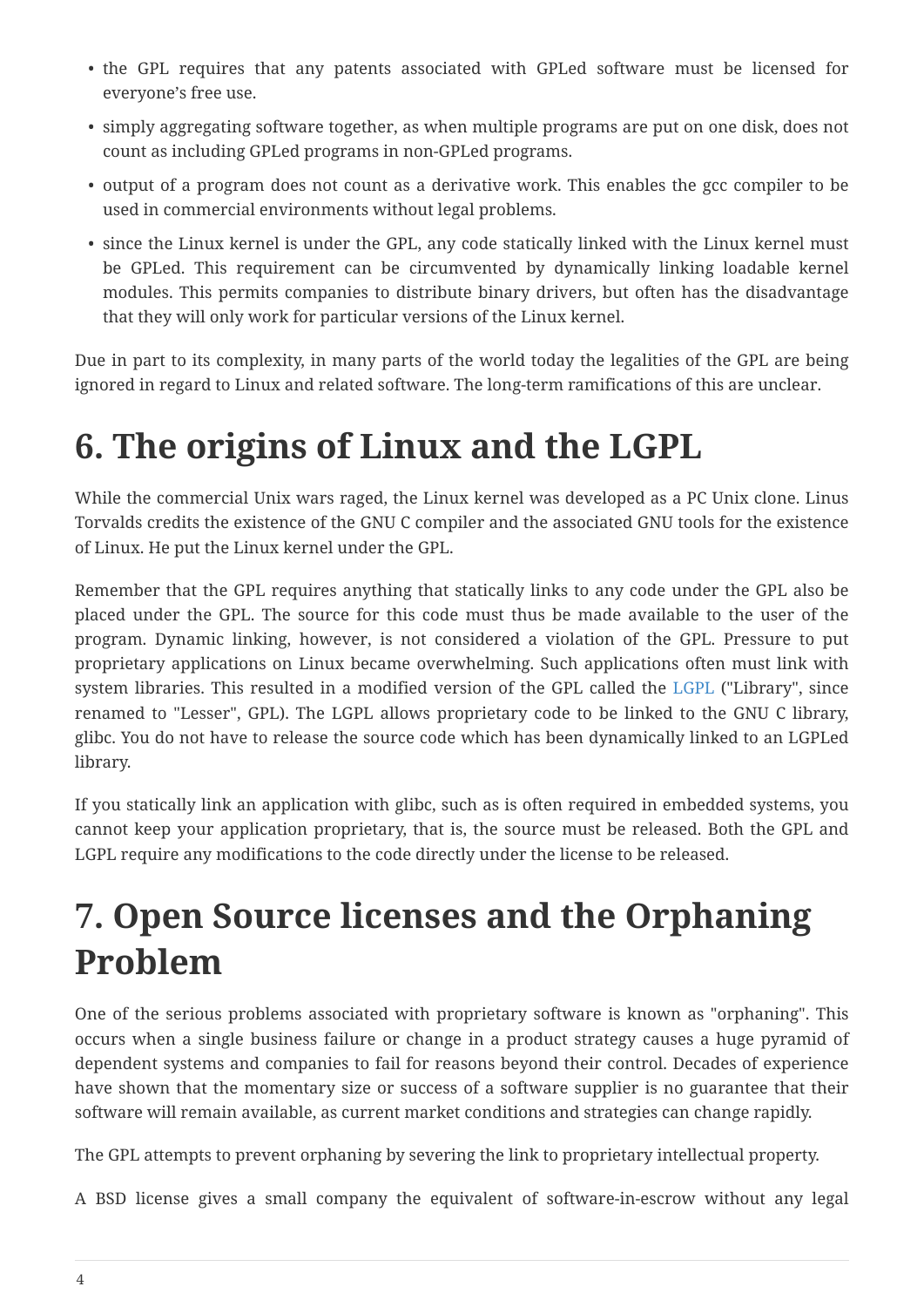complications or costs. If a BSD-licensed program becomes orphaned, a company can simply take over, in a proprietary manner, the program on which they are dependent. An even better situation occurs when a BSD code-base is maintained by a small informal consortium, since the development process is not dependent on the survival of a single company or product line. The survivability of the development team when they are mentally in the zone is much more important than simple physical availability of the source code.

#### <span id="page-4-0"></span>**8. What a license cannot do**

No license can guarantee future software availability. Although a copyright holder can traditionally change the terms of a copyright at anytime, the presumption in the BSD community is that such an attempt simply causes the source to fork.

The GPL explicitly disallows revoking the license. It has occurred, however, that a company (Mattel) purchased a GPL copyright (cphack), revoked the entire copyright, went to court, and prevailed [\[2\]](#page-7-3). That is, they legally revoked the entire distribution and all derivative works based on the copyright. Whether this could happen with a larger and more dispersed distribution is an open question; there is also some confusion regarding whether the software was really under the GPL.

In another example, Red Hat purchased Cygnus, an engineering company that had taken over development of the FSF compiler tools. Cygnus was able to do so because they had developed a business model in which they sold support for GNU software. This enabled them to employ some 50 engineers and drive the direction of the programs by contributing the preponderance of modifications. As Donald Rosenberg states "projects using licenses like the GPL…live under constant threat of having someone take over the project by producing a better version of the code and doing it faster than the original owners." [\[3\]](#page-7-4)

#### <span id="page-4-1"></span>**9. GPL Advantages and Disadvantages**

A common reason to use the GPL is when modifying or extending the gcc compiler. This is particularly apt when working with one-off specialty CPUs in environments where all software costs are likely to be considered overhead, with minimal expectations that others will use the resulting compiler.

The GPL is also attractive to small companies selling CDs in an environment where "buy-low, sellhigh" may still give the end-user a very inexpensive product. It is also attractive to companies that expect to survive by providing various forms of technical support, including documentation, for the GPLed intellectual property world.

A less publicized and unintended use of the GPL is that it is very favorable to large companies that want to undercut software companies. In other words, the GPL is well suited for use as a marketing weapon, potentially reducing overall economic benefit and contributing to monopolistic behavior.

The GPL can present a real problem for those wishing to commercialize and profit from software. For example, the GPL adds to the difficulty a graduate student will have in directly forming a company to commercialize his research results, or the difficulty a student will have in joining a company on the assumption that a promising research project will be commercialized.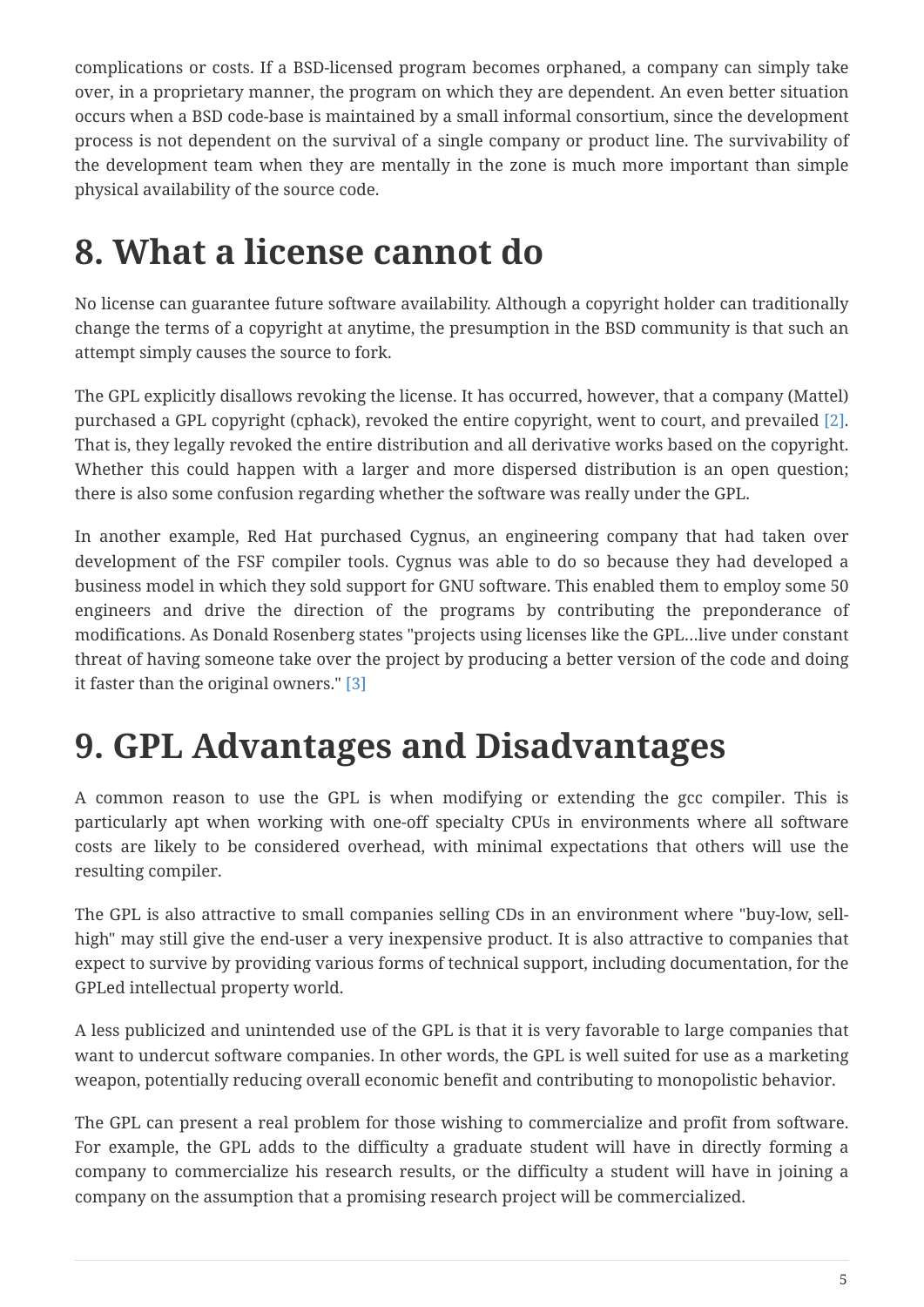For those who must work with statically-linked implementations of multiple software standards, the GPL is often a poor license, because it precludes using proprietary implementations of the standards. The GPL thus minimizes the number of programs that can be built using a GPLed standard. The GPL was intended to not provide a mechanism to develop a standard on which one engineers proprietary products. (This does not apply to Linux applications because they do not statically link, rather they use a trap-based API.)

The GPL attempts to make programmers contribute to an evolving suite of programs, then to compete in the distribution and support of this suite. This situation is unrealistic for many required core system standards, which may be applied in widely varying environments which require commercial customization or integration with legacy standards under existing (non-GPL) licenses. Real-time systems are often statically linked, so the GPL and LGPL are definitely considered potential problems by many embedded systems companies.

The GPL is an attempt to keep efforts, regardless of demand, at the research and development stages. This maximizes the benefits to researchers and developers, at an unknown cost to those who would benefit from wider distribution.

The GPL was designed to keep research results from transitioning to proprietary products. This step is often assumed to be the last step in the traditional technology transfer pipeline and it is usually difficult enough under the best of circumstances; the GPL was intended to make it impossible.

## <span id="page-5-0"></span>**10. BSD Advantages**

A BSD style license is a good choice for long duration research or other projects that need a development environment that:

- has near zero cost
- will evolve over a long period of time
- permits anyone to retain the option of commercializing final results with minimal legal issues.

This final consideration may often be the dominant one, as it was when the Apache project decided upon its license:

"This type of license is ideal for promoting the use of a reference body of code that implements a protocol for common service. This is another reason why we choose it for the Apache group - many of us wanted to see HTTP survive and become a true multiparty standard, and would not have minded in the slightest if Microsoft or Netscape choose to incorporate our HTTP engine or any other component of our code into their products, if it helped further the goal of keeping HTTP common… All this means that, strategically speaking, the project needs to maintain sufficient momentum, and that participants realize greater value by contributing their code to the project, even code that would have had value if kept proprietary."

Developers tend to find the BSD license attractive as it keeps legal issues out of the way and lets them do whatever they want with the code. In contrast, those who expect primarily to use a system rather than program it, or expect others to evolve the code, or who do not expect to make a living from their work associated with the system (such as government employees), find the GPL attractive, because it forces code developed by others to be given to them and keeps their employer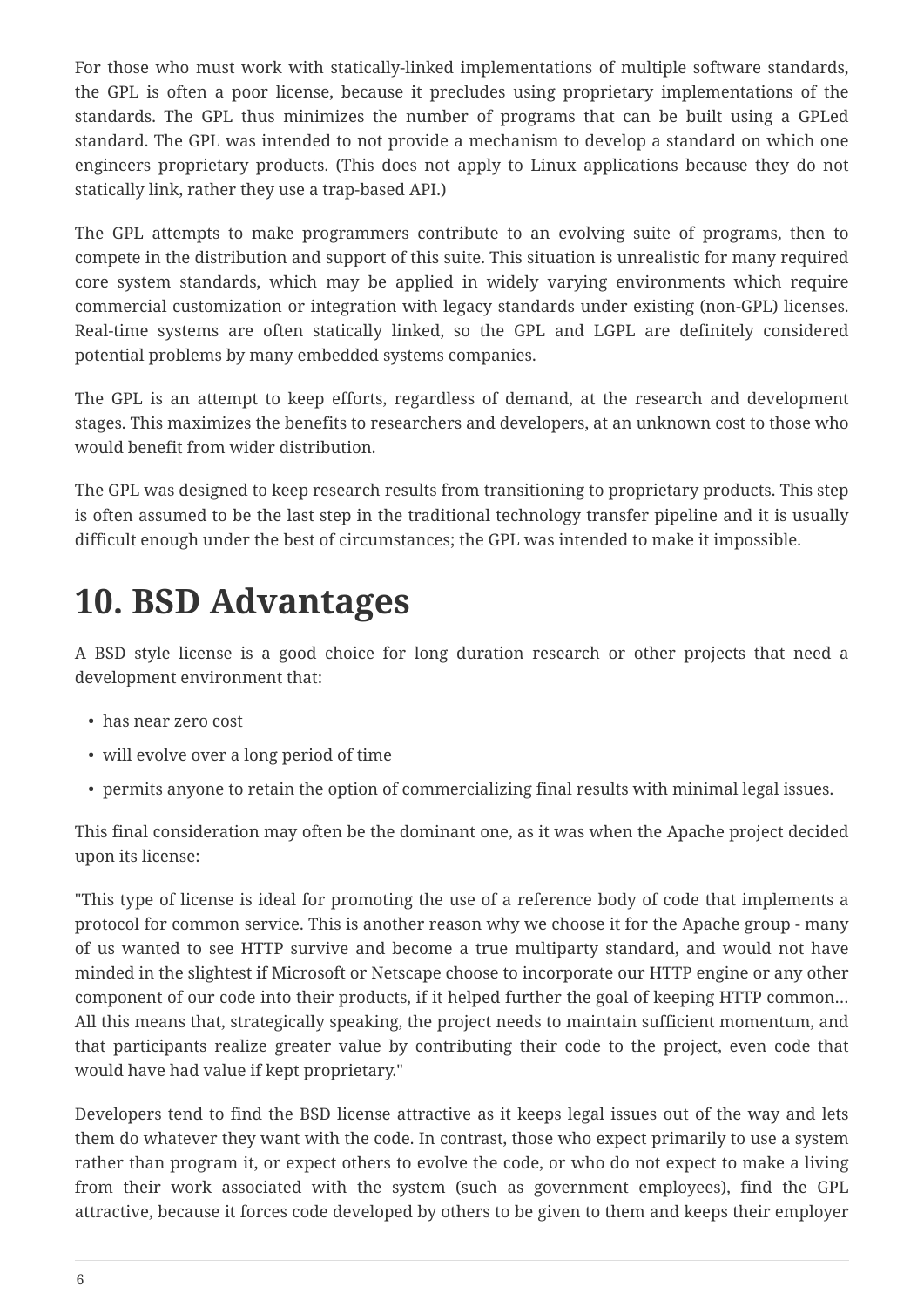from retaining copyright and thus potentially "burying" or orphaning the software. If you want to force your competitors to help you, the GPL is attractive.

A BSD license is not simply a gift. The question "why should we help our competitors or let them steal our work?" comes up often in relation to a BSD license. Under a BSD license, if one company came to dominate a product niche that others considered strategic, the other companies can, with minimal effort, form a mini-consortium aimed at reestablishing parity by contributing to a competitive BSD variant that increases market competition and fairness. This permits each company to believe that it will be able to profit from some advantage it can provide, while also contributing to economic flexibility and efficiency. The more rapidly and easily the cooperating members can do this, the more successful they will be. A BSD license is essentially a minimally complicated license that enables such behavior.

A key effect of the GPL, making a complete and competitive Open Source system widely available at cost of media, is a reasonable goal. A BSD style license, in conjunction with ad-hoc-consortiums of individuals, can achieve this goal without destroying the economic assumptions built around the deployment-end of the technology transfer pipeline.

## <span id="page-6-0"></span>**11. Specific Recommendations for using a BSD license**

- The BSD license is preferable for transferring research results in a way that will widely be deployed and most benefit an economy. As such, research funding agencies, such as the NSF, ONR and DARPA, should encourage in the earliest phases of funded research projects, the adoption of BSD style licenses for software, data, results, and open hardware. They should also encourage formation of standards based around implemented Open Source systems and ongoing Open Source projects.
- Government policy should minimize the costs and difficulties in moving from research to deployment. When possible, grants should require results to be available under a commercialization friendly BSD style license.
- In many cases, the long-term results of a BSD style license more accurately reflect the goals proclaimed in the research charter of universities than what occurs when results are copyrighted or patented and subject to proprietary university licensing. Anecdotal evidence exists that universities are financially better rewarded in the long run by releasing research results and then appealing to donations from commercially successful alumni.
- Companies have long recognized that the creation of de facto standards is a key marketing technique. The BSD license serves this role well, if a company really has a unique advantage in evolving the system. The license is legally attractive to the widest audience while the company's expertise ensures their control. There are times when the GPL may be the appropriate vehicle for an attempt to create such a standard, especially when attempting to undermine or co-opt others. The GPL, however, penalizes the evolution of that standard, because it promotes a suite rather than a commercially applicable standard. Use of such a suite constantly raises commercialization and legal issues. It may not be possible to mix standards when some are under the GPL and others are not. A true technical standard should not mandate exclusion of other standards for non-technical reasons.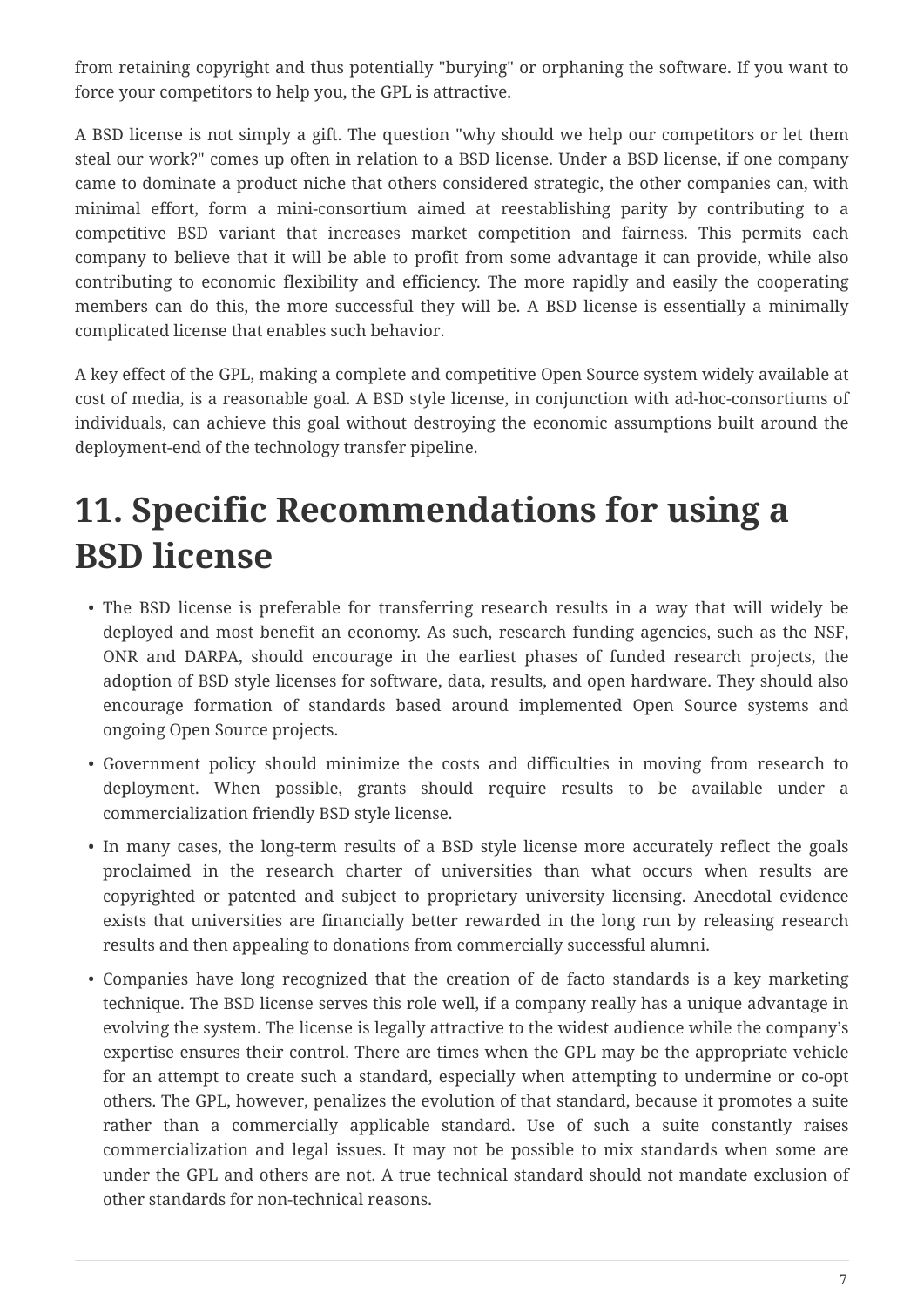- Companies interested in promoting an evolving standard, which can become the core of other companies' commercial products, should be wary of the GPL. Regardless of the license used, the resulting software will usually devolve to whoever actually makes the majority of the engineering changes and most understands the state of the system. The GPL simply adds more legal friction to the result.
- Large companies, in which Open Source code is developed, should be aware that programmers appreciate Open Source because it leaves the software available to the employee when they change employers. Some companies encourage this behavior as an employment perk, especially when the software involved is not directly strategic. It is, in effect, a front-loaded retirement benefit with potential lost opportunity costs but no direct costs. Encouraging employees to work for peer acclaim outside the company is a cheap portable benefit a company can sometimes provide with near zero downside.
- Small companies with software projects vulnerable to orphaning should attempt to use the BSD license when possible. Companies of all sizes should consider forming such Open Source projects when it is to their mutual advantage to maintain the minimal legal and organization overheads associated with a true BSD-style Open Source project.
- Non-profits should participate in Open Source projects when possible. To minimize software engineering problems, such as mixing code under different licenses, BSD-style licenses should be encouraged. Being leery of the GPL should particularly be the case with non-profits that interact with the developing world. In some locales where application of law becomes a costly exercise, the simplicity of the new BSD license, as compared to the GPL, may be of considerable advantage.

## <span id="page-7-0"></span>**12. Conclusion**

In contrast to the GPL, which is designed to prevent the proprietary commercialization of Open Source code, the BSD license places minimal restrictions on future behavior. This allows BSD code to remain Open Source or become integrated into commercial solutions, as a project's or company's needs change. In other words, the BSD license does not become a legal time-bomb at any point in the development process.

In addition, since the BSD license does not come with the legal complexity of the GPL or LGPL licenses, it allows developers and companies to spend their time creating and promoting good code rather than worrying if that code violates licensing.

# <span id="page-7-1"></span>**Bibliographical References**

- <span id="page-7-2"></span>▪ [1]<http://www.gnu.org/licenses/gpl.html>
- <span id="page-7-3"></span>▪ [2]<http://archives.cnn.com/2000/TECH/computing/03/28/cyberpatrol.mirrors/>
- <span id="page-7-4"></span>▪ [3] Open Source: the Unauthorized White Papers, Donald K. Rosenberg, IDG Books, 2000. Quotes are from page 114, "Effects of the GNU GPL".
- [4] In the "What License to Use?" section of [http://www.oreilly.com/catalog/opensources/book/](http://www.oreilly.com/catalog/opensources/book/brian.html) [brian.html](http://www.oreilly.com/catalog/opensources/book/brian.html)